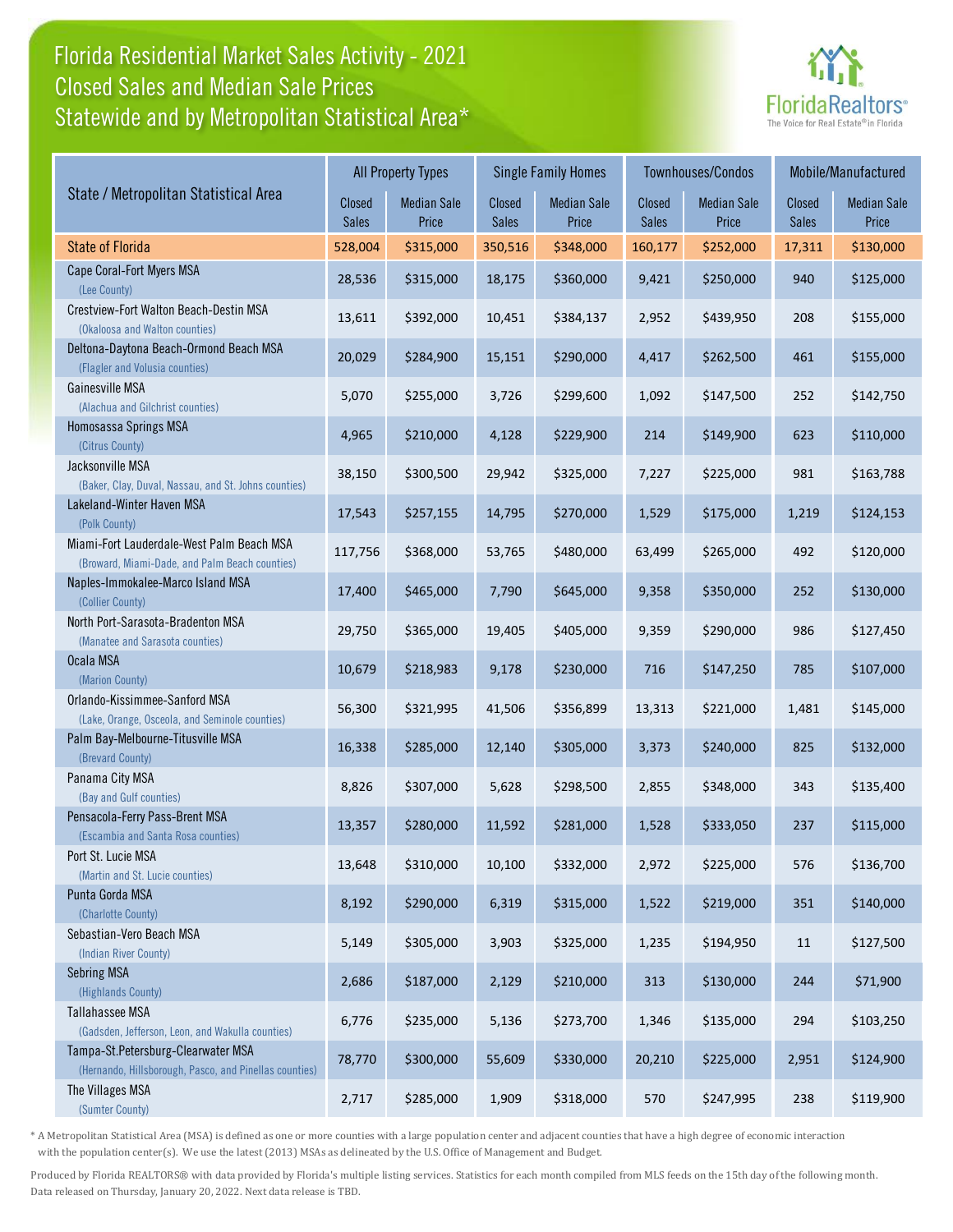## Florida Residential Market Sales Activity - 2021 Listed by County Closed Sales and Median Sale Prices



| County                     | <b>All Property Types</b> |                             |                        | <b>Single Family Homes</b>  |                         | Townhouses/Condos           | Mobile/Manufactured           |                             |
|----------------------------|---------------------------|-----------------------------|------------------------|-----------------------------|-------------------------|-----------------------------|-------------------------------|-----------------------------|
|                            | Closed<br><b>Sales</b>    | <b>Median Sale</b><br>Price | Closed<br><b>Sales</b> | <b>Median Sale</b><br>Price | Closed<br>Sales         | <b>Median Sale</b><br>Price | <b>Closed</b><br><b>Sales</b> | <b>Median Sale</b><br>Price |
| Alachua County             | 4,778                     | \$258,000                   | 3,534                  | \$300,000                   | 1,092                   | \$147,500                   | 152                           | \$151,500                   |
| <b>Baker County</b>        | 353                       | \$259,150                   | 305                    | \$270,000                   | $\mathbf{1}$            | \$250,000                   | 47                            | \$156,950                   |
| <b>Bay County</b>          | 8,220                     | \$300,000                   | 5,159                  | \$290,007                   | 2,765                   | \$345,000                   | 296                           | \$135,800                   |
| <b>Bradford County</b>     | 335                       | \$193,750                   | 274                    | \$210,000                   | 0                       | (No Sales)                  | 61                            | \$162,000                   |
| <b>Brevard County</b>      | 16,338                    | \$285,000                   | 12,140                 | \$305,000                   | 3,373                   | \$240,000                   | 825                           | \$132,000                   |
| <b>Broward County</b>      | 40,651                    | \$335,000                   | 18,565                 | \$470,000                   | 21,858                  | \$217,500                   | 228                           | \$133,000                   |
| <b>Calhoun County</b>      | 51                        | \$160,000                   | 40                     | \$165,500                   | 0                       | (No Sales)                  | 11                            | \$110,000                   |
| <b>Charlotte County</b>    | 8,192                     | \$290,000                   | 6,319                  | \$315,000                   | 1,522                   | \$219,000                   | 351                           | \$140,000                   |
| <b>Citrus County</b>       | 4,965                     | \$210,000                   | 4,128                  | \$229,900                   | 214                     | \$149,900                   | 623                           | \$110,000                   |
| <b>Clay County</b>         | 4,890                     | \$283,990                   | 4,141                  | \$300,000                   | 441                     | \$203,100                   | 308                           | \$158,950                   |
| <b>Collier County</b>      | 17,400                    | \$465,000                   | 7,790                  | \$645,000                   | 9,358                   | \$350,000                   | 252                           | \$130,000                   |
| <b>Columbia County</b>     | 990                       | \$206,000                   | 781                    | \$236,000                   | $\overline{7}$          | \$138,000                   | 202                           | \$137,000                   |
| <b>DeSoto County</b>       | 444                       | \$210,000                   | 321                    | \$251,000                   | 55                      | \$169,000                   | 68                            | \$142,500                   |
| <b>Dixie County</b>        | 261                       | \$156,950                   | 119                    | \$185,000                   | 27                      | \$182,000                   | 115                           | \$112,000                   |
| <b>Duval County</b>        | 20,101                    | \$262,000                   | 15,761                 | \$280,000                   | 4,149                   | \$200,000                   | 191                           | \$131,500                   |
| <b>Escambia County</b>     | 7,421                     | \$253,000                   | 6,084                  | \$250,000                   | 1,255                   | \$307,500                   | 82                            | \$99,840                    |
| <b>Flagler County</b>      | 4,431                     | \$303,490                   | 3,741                  | \$305,000                   | 591                     | \$326,750                   | 99                            | \$173,750                   |
| <b>Franklin County</b>     | 517                       | \$399,500                   | 415                    | \$461,000                   | 76                      | \$250,000                   | 26                            | \$117,000                   |
| <b>Gadsden County</b>      | 381                       | \$199,000                   | 350                    | \$205,000                   | $\overline{2}$          | \$170,000                   | 29                            | \$115,000                   |
| <b>Gilchrist County</b>    | 292                       | \$200,000                   | 192                    | \$252,400                   | $\mathbf 0$             | (No Sales)                  | 100                           | \$135,000                   |
| <b>Glades County</b>       | 166                       | \$161,000                   | 93                     | \$200,000                   | $\mathbf{1}$            | \$90,000                    | 72                            | \$130,000                   |
| <b>Gulf County</b>         | 606                       | \$410,000                   | 469                    | \$437,713                   | 90                      | \$415,000                   | 47                            | \$135,000                   |
| <b>Hamilton County</b>     | 104                       | \$139,100                   | 68                     | \$160,000                   | 0                       | (No Sales)                  | 36                            | \$124,750                   |
| <b>Hardee County</b>       | 143                       | \$169,900                   | 121                    | \$177,500                   | $\mathbf 0$             | (No Sales)                  | 22                            | \$129,900                   |
| <b>Hendry County</b>       | 458                       | \$215,000                   | 340                    | \$239,900                   | 22                      | \$181,028                   | 96                            | \$150,000                   |
| <b>Hernando County</b>     | 5,832                     | \$240,000                   | 4,896                  | \$255,000                   | 237                     | \$185,000                   | 699                           | \$130,000                   |
| <b>Highlands County</b>    | 2,686                     | \$187,000                   | 2,129                  | \$210,000                   | 313                     | \$130,000                   | 244                           | \$71,900                    |
| <b>Hillsborough County</b> | 30,966                    | \$318,727                   | 23,431                 | \$345,000                   | 7,110                   | \$226,000                   | 425                           | \$179,900                   |
| <b>Holmes County</b>       | 175                       | \$170,000                   | 149                    | \$185,000                   | 0                       | (No Sales)                  | 26                            | \$157,000                   |
| <b>Indian River County</b> | 5,149                     | \$305,000                   | 3,903                  | \$325,000                   | 1,235                   | \$194,950                   | 11                            | \$127,500                   |
| Jackson County             | 452                       | \$159,000                   | 394                    | \$172,500                   | 1                       | \$173,500                   | 57                            | \$99,450                    |
| Jefferson County           | 203                       | \$249,950                   | 165                    | \$290,000                   | $\overline{\mathbf{3}}$ | \$164,628                   | $35\,$                        | \$138,250                   |
| Lafayette County           | 58                        | \$220,000                   | 45                     | \$264,900                   | 0                       | (No Sales)                  | 13                            | \$99,500                    |
| <b>Lake County</b>         | 9,433                     | \$295,000                   | 8,096                  | \$313,495                   | 497                     | \$236,000                   | 840                           | \$140,250                   |
| Lee County                 | 28,536                    | \$315,000                   | 18,175                 | \$360,000                   | 9,421                   | \$250,000                   | 940                           | \$125,000                   |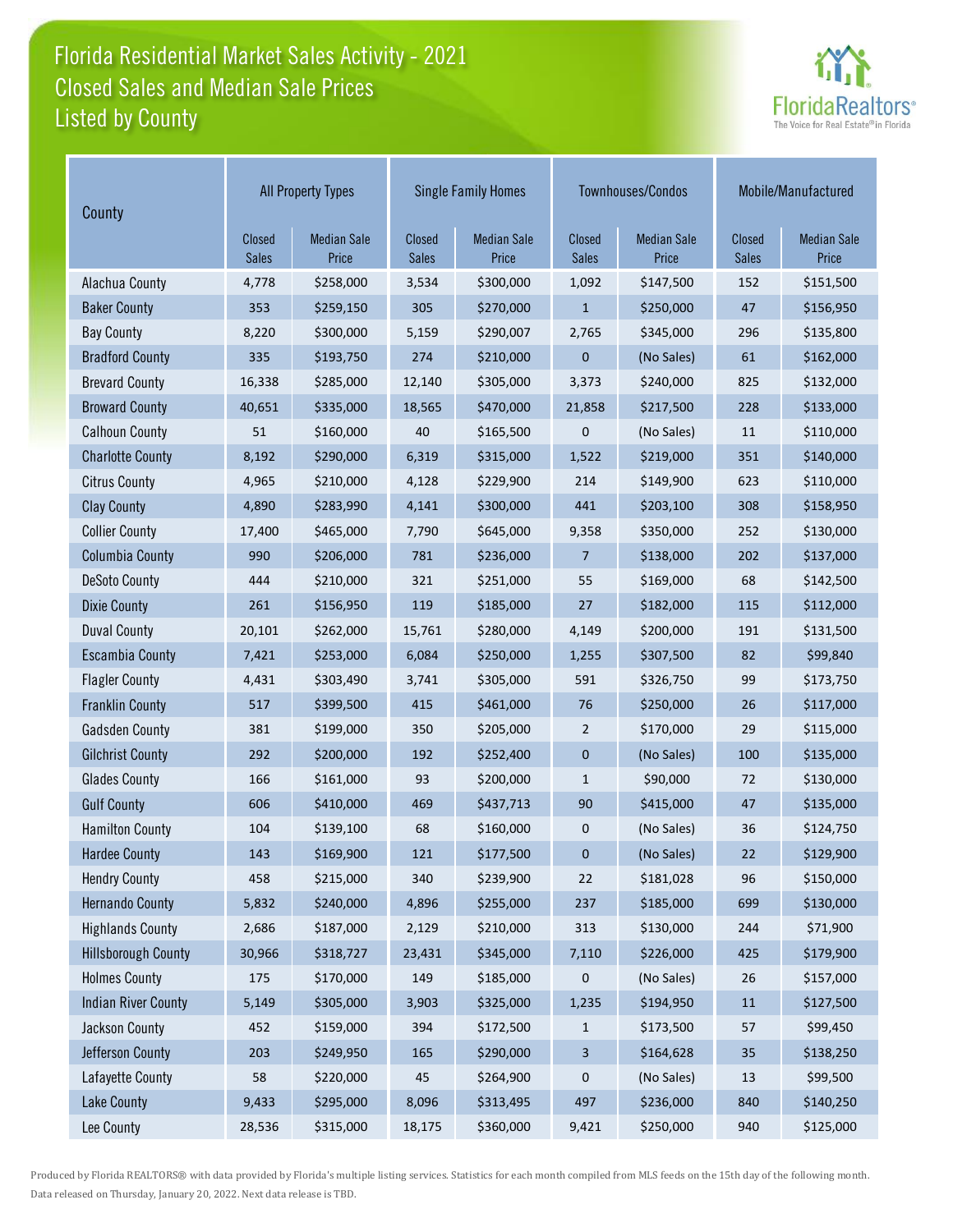## Florida Residential Market Sales Activity - 2021 Listed by Zip Code (Grouped by County)\* Closed Sales and Median Sale Prices



| County          | Zip Code | <b>All Property Types</b> |                             |                               | <b>Single Family Homes</b>  |                        | Townhouses/Condos           |                               | Mobile/Manufactured         |  |
|-----------------|----------|---------------------------|-----------------------------|-------------------------------|-----------------------------|------------------------|-----------------------------|-------------------------------|-----------------------------|--|
|                 |          | Closed<br><b>Sales</b>    | <b>Median Sale</b><br>Price | <b>Closed</b><br><b>Sales</b> | <b>Median Sale</b><br>Price | Closed<br><b>Sales</b> | <b>Median Sale</b><br>Price | <b>Closed</b><br><b>Sales</b> | <b>Median Sale</b><br>Price |  |
| <b>Baker</b>    | 32087    | 29                        | \$184,000                   | 16                            | \$271,950                   | 0                      | (No Sales)                  | 13                            | \$132,800                   |  |
| <b>Baker</b>    | 32234    | $\mathbf{0}$              | (No Sales)                  | 0                             | (No Sales)                  | $\mathbf 0$            | (No Sales)                  | $\mathbf 0$                   | (No Sales)                  |  |
| Bay             | 32401    | 453                       | \$184,400                   | 377                           | \$188,000                   | 72                     | \$164,950                   | $\overline{4}$                | \$76,500                    |  |
| Bay             | 32402    | $\mathbf{0}$              | (No Sales)                  | $\mathbf{0}$                  | (No Sales)                  | $\overline{0}$         | (No Sales)                  | $\overline{0}$                | (No Sales)                  |  |
| Bay             | 32403    | 0                         | (No Sales)                  | 0                             | (No Sales)                  | 0                      | (No Sales)                  | 0                             | (No Sales)                  |  |
| Bay             | 32404    | 1375                      | \$255,000                   | 1305                          | \$260,000                   | $\overline{2}$         | \$181,500                   | 68                            | \$113,500                   |  |
| Bay             | 32405    | 725                       | \$255,000                   | 717                           | \$258,500                   | $\mathbf{1}$           | \$525,000                   | 7                             | \$79,000                    |  |
| Bay             | 32406    | $\mathbf{0}$              | (No Sales)                  | $\mathbf 0$                   | (No Sales)                  | $\mathbf 0$            | (No Sales)                  | $\mathbf{0}$                  | (No Sales)                  |  |
| Bay             | 32407    | 1132                      | \$337,175                   | 617                           | \$335,500                   | 499                    | \$350,000                   | 16                            | \$140,000                   |  |
| Bay             | 32408    | 1785                      | \$325,000                   | 573                           | \$375,000                   | 1159                   | \$315,000                   | 53                            | \$140,000                   |  |
| Bay             | 32409    | 293                       | \$315,000                   | 242                           | \$340,000                   | 9                      | \$329,000                   | 42                            | \$137,500                   |  |
| Bay             | 32410    | $\mathbf 0$               | (No Sales)                  | $\mathbf 0$                   | (No Sales)                  | $\mathbf 0$            | (No Sales)                  | $\mathbf{0}$                  | (No Sales)                  |  |
| Bay             | 32411    | 0                         | (No Sales)                  | 0                             | (No Sales)                  | 0                      | (No Sales)                  | $\mathbf 0$                   | (No Sales)                  |  |
| Bay             | 32412    | $\mathbf 0$               | (No Sales)                  | 0                             | (No Sales)                  | $\mathbf 0$            | (No Sales)                  | $\mathbf 0$                   | (No Sales)                  |  |
| Bay             | 32413    | 1657                      | \$408,000                   | 647                           | \$437,250                   | 969                    | \$399,000                   | 41                            | \$175,000                   |  |
| Bay             | 32417    | $\mathbf{0}$              | (No Sales)                  | $\mathbf{0}$                  | (No Sales)                  | $\mathbf{0}$           | (No Sales)                  | $\mathbf{0}$                  | (No Sales)                  |  |
| Bay             | 32437    | 0                         | (No Sales)                  | $\mathbf 0$                   | (No Sales)                  | 0                      | (No Sales)                  | 0                             | (No Sales)                  |  |
| Bay             | 32438    | 41                        | \$89,000                    | 14                            | \$148,500                   | $\mathbf 0$            | (No Sales)                  | 27                            | \$82,000                    |  |
| Bay             | 32444    | 576                       | \$264,900                   | 576                           | \$264,900                   | 0                      | (No Sales)                  | 0                             | (No Sales)                  |  |
| Bay             | 32456    | 106                       | \$392,000                   | 45                            | \$402,000                   | 53                     | \$393,250                   | 8                             | \$242,500                   |  |
| Bay             | 32461    | $\mathbf 0$               | (No Sales)                  | 0                             | (No Sales)                  | 0                      | (No Sales)                  | 0                             | (No Sales)                  |  |
| Bay             | 32462    | $\mathbf 0$               | (No Sales)                  | $\mathbf 0$                   | (No Sales)                  | $\mathbf 0$            | (No Sales)                  | $\mathbf{0}$                  | (No Sales)                  |  |
| Bay             | 32466    | 75                        | \$175,000                   | 46                            | \$222,000                   | 0                      | (No Sales)                  | 29                            | \$130,000                   |  |
| <b>Bradford</b> | 32042    | $\mathbf 0$               | (No Sales)                  | $\mathbf 0$                   | (No Sales)                  | $\mathbf 0$            | (No Sales)                  | $\mathbf 0$                   | (No Sales)                  |  |
| <b>Bradford</b> | 32044    | 24                        | \$167,450                   | 16                            | \$200,950                   | 0                      | (No Sales)                  | 8                             | \$141,500                   |  |
| <b>Bradford</b> | 32054    | 5                         | \$142,000                   | 3                             | \$142,000                   | 0                      | (No Sales)                  | $\overline{2}$                | \$138,500                   |  |
| <b>Bradford</b> | 32058    | $26\,$                    | \$195,000                   | 14                            | \$250,000                   | 0                      | (No Sales)                  | $12\,$                        | \$148,450                   |  |
| <b>Bradford</b> | 32083    | $\mathbf 0$               | (No Sales)                  | $\pmb{0}$                     | (No Sales)                  | $\pmb{0}$              | (No Sales)                  | $\pmb{0}$                     | (No Sales)                  |  |
| <b>Bradford</b> | 32091    | 200                       | \$175,000                   | 168                           | \$178,950                   | 0                      | (No Sales)                  | 32                            | \$169,900                   |  |
| <b>Bradford</b> | 32622    | $12\,$                    | \$197,500                   | 7                             | \$262,450                   | $\pmb{0}$              | (No Sales)                  | 5                             | \$165,000                   |  |
| <b>Bradford</b> | 32656    | 45                        | \$240,000                   | 44                            | \$241,000                   | 0                      | (No Sales)                  | $\mathbf{1}$                  | \$67,500                    |  |
| <b>Bradford</b> | 32666    | 22                        | \$285,000                   | 21                            | \$287,500                   | $\pmb{0}$              | (No Sales)                  | $\mathbf{1}$                  | \$90,000                    |  |
| <b>Bradford</b> | 32694    | 1                         | \$160,000                   | 1                             | \$160,000                   | 0                      | (No Sales)                  | $\pmb{0}$                     | (No Sales)                  |  |
| <b>Brevard</b>  | 32754    | 272                       | \$260,390                   | 215                           | \$279,220                   | 0                      | (No Sales)                  | 57                            | \$101,000                   |  |
| <b>Brevard</b>  | 32775    | 0                         | (No Sales)                  | 0                             | (No Sales)                  | 0                      | (No Sales)                  | 0                             | (No Sales)                  |  |
| <b>Brevard</b>  | 32780    | 938                       | \$224,991                   | 671                           | \$264,770                   | 253                    | \$132,250                   | 14                            | \$135,000                   |  |
| <b>Brevard</b>  | 32781    | $\boldsymbol{0}$          | (No Sales)                  | 0                             | (No Sales)                  | 0                      | (No Sales)                  | 0                             | (No Sales)                  |  |
| <b>Brevard</b>  | 32783    | 0                         | (No Sales)                  | 0                             | (No Sales)                  | 0                      | (No Sales)                  | 0                             | (No Sales)                  |  |

\* Statistics for each listed zip code are presented only for the portion of the zip code located inside the county specified.

As a result, some zip codes will appear in this list more than once if they cover areas in more than one county.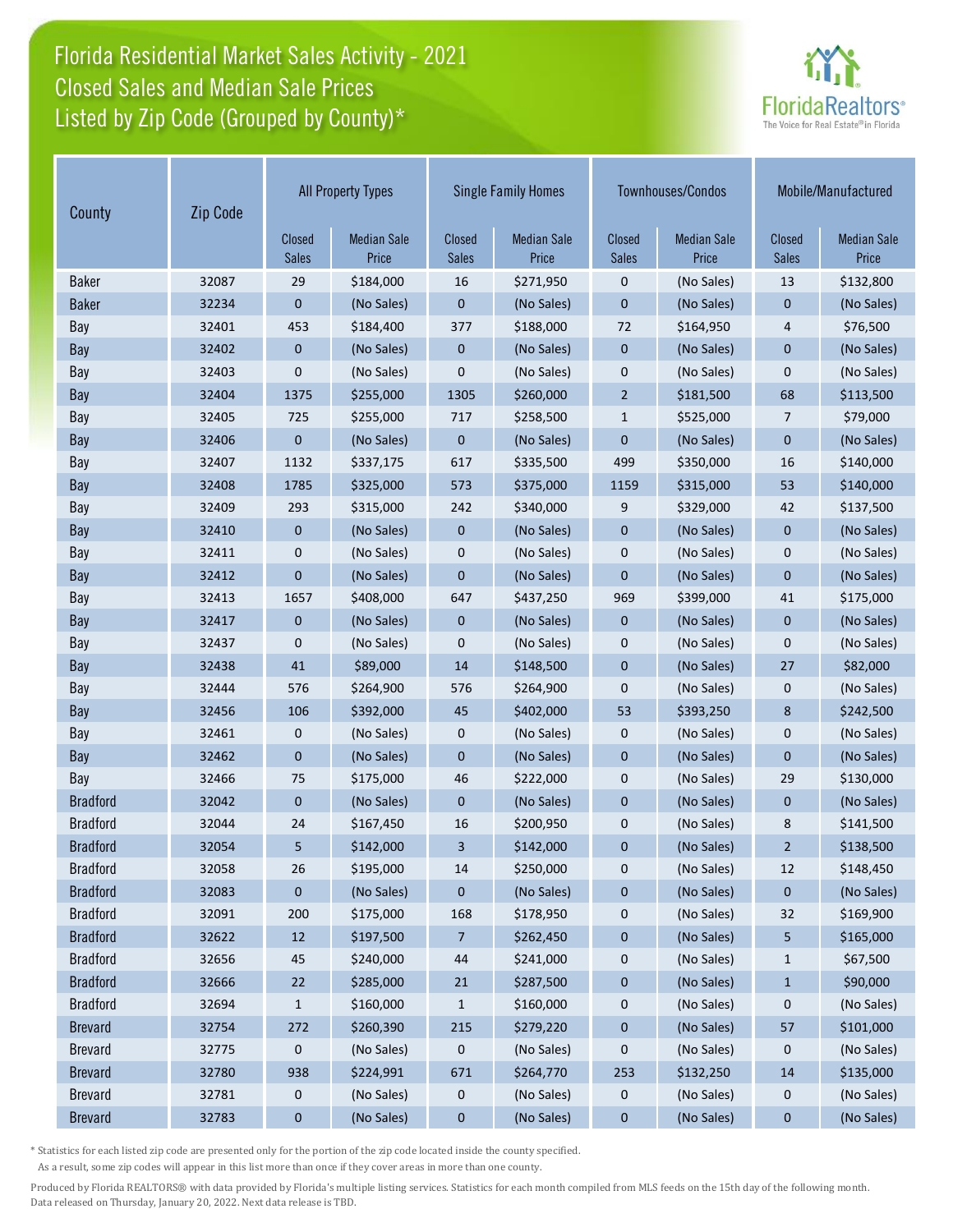## Florida Residential Market Sales Activity - 2021 Listed by Zip Code (Grouped by County)\* Closed Sales and Median Sale Prices



| County         | Zip Code | <b>All Property Types</b> |                             |                        | <b>Single Family Homes</b>  |                        | Townhouses/Condos           | Mobile/Manufactured    |                             |
|----------------|----------|---------------------------|-----------------------------|------------------------|-----------------------------|------------------------|-----------------------------|------------------------|-----------------------------|
|                |          | Closed<br><b>Sales</b>    | <b>Median Sale</b><br>Price | Closed<br><b>Sales</b> | <b>Median Sale</b><br>Price | Closed<br><b>Sales</b> | <b>Median Sale</b><br>Price | Closed<br><b>Sales</b> | <b>Median Sale</b><br>Price |
| <b>Brevard</b> | 32796    | 513                       | \$220,000                   | 435                    | \$227,000                   | 62                     | \$175,750                   | 16                     | \$145,000                   |
| <b>Brevard</b> | 32815    | $\mathbf{0}$              | (No Sales)                  | $\mathbf 0$            | (No Sales)                  | $\mathbf 0$            | (No Sales)                  | $\mathbf 0$            | (No Sales)                  |
| <b>Brevard</b> | 32899    | 0                         | (No Sales)                  | $\mathbf{0}$           | (No Sales)                  | $\mathbf 0$            | (No Sales)                  | $\mathbf 0$            | (No Sales)                  |
| <b>Brevard</b> | 32901    | 456                       | \$266,000                   | 341                    | \$266,000                   | 115                    | \$279,000                   | $\mathbf 0$            | (No Sales)                  |
| <b>Brevard</b> | 32902    | 0                         | (No Sales)                  | 0                      | (No Sales)                  | 0                      | (No Sales)                  | $\mathbf 0$            | (No Sales)                  |
| <b>Brevard</b> | 32903    | 460                       | \$477,000                   | 241                    | \$575,000                   | 219                    | \$350,000                   | $\mathbf{0}$           | (No Sales)                  |
| <b>Brevard</b> | 32904    | 967                       | \$339,837                   | 840                    | \$355,000                   | 80                     | \$195,000                   | 47                     | \$128,000                   |
| <b>Brevard</b> | 32905    | 655                       | \$189,000                   | 396                    | \$230,000                   | 195                    | \$135,000                   | 64                     | \$114,000                   |
| <b>Brevard</b> | 32906    | 0                         | (No Sales)                  | 0                      | (No Sales)                  | $\mathbf 0$            | (No Sales)                  | 0                      | (No Sales)                  |
| <b>Brevard</b> | 32907    | 1073                      | \$249,000                   | 1017                   | \$251,000                   | $\mathbf 0$            | (No Sales)                  | 56                     | \$78,250                    |
| <b>Brevard</b> | 32908    | 495                       | \$262,783                   | 495                    | \$262,783                   | $\boldsymbol{0}$       | (No Sales)                  | $\mathbf 0$            | (No Sales)                  |
| <b>Brevard</b> | 32909    | 1297                      | \$265,000                   | 1292                   | \$265,000                   | 5                      | \$241,900                   | $\mathbf 0$            | (No Sales)                  |
| <b>Brevard</b> | 32910    | 0                         | (No Sales)                  | 0                      | (No Sales)                  | $\pmb{0}$              | (No Sales)                  | $\mathbf 0$            | (No Sales)                  |
| <b>Brevard</b> | 32911    | 0                         | (No Sales)                  | $\mathbf 0$            | (No Sales)                  | $\mathbf 0$            | (No Sales)                  | $\mathbf 0$            | (No Sales)                  |
| <b>Brevard</b> | 32912    | 0                         | (No Sales)                  | 0                      | (No Sales)                  | $\boldsymbol{0}$       | (No Sales)                  | $\mathbf 0$            | (No Sales)                  |
| <b>Brevard</b> | 32919    | $\overline{0}$            | (No Sales)                  | $\overline{0}$         | (No Sales)                  | $\mathbf 0$            | (No Sales)                  | $\overline{0}$         | (No Sales)                  |
| <b>Brevard</b> | 32920    | 457                       | \$278,000                   | 30                     | \$470,000                   | 427                    | \$265,000                   | $\mathbf 0$            | (No Sales)                  |
| <b>Brevard</b> | 32922    | 263                       | \$185,000                   | 206                    | \$185,000                   | 56                     | \$266,000                   | $\mathbf{1}$           | \$89,000                    |
| <b>Brevard</b> | 32923    | 0                         | (No Sales)                  | 0                      | (No Sales)                  | $\mathbf 0$            | (No Sales)                  | $\mathbf 0$            | (No Sales)                  |
| <b>Brevard</b> | 32924    | 0                         | (No Sales)                  | $\pmb{0}$              | (No Sales)                  | $\pmb{0}$              | (No Sales)                  | $\mathbf 0$            | (No Sales)                  |
| <b>Brevard</b> | 32925    | 0                         | (No Sales)                  | 0                      | (No Sales)                  | $\mathbf 0$            | (No Sales)                  | $\mathbf 0$            | (No Sales)                  |
| <b>Brevard</b> | 32926    | 507                       | \$240,000                   | 404                    | \$269,900                   | 25                     | \$142,000                   | 78                     | \$127,250                   |
| <b>Brevard</b> | 32927    | 636                       | \$254,900                   | 563                    | \$260,000                   | 46                     | \$199,000                   | 27                     | \$73,000                    |
| <b>Brevard</b> | 32931    | 615                       | \$400,000                   | 159                    | \$650,000                   | 456                    | \$350,000                   | $\mathbf 0$            | (No Sales)                  |
| <b>Brevard</b> | 32932    | 0                         | (No Sales)                  | 0                      | (No Sales)                  | 0                      | (No Sales)                  | 0                      | (No Sales)                  |
| <b>Brevard</b> | 32934    | 303                       | \$420,000                   | 282                    | \$430,000                   | 14                     | \$136,500                   | $\overline{7}$         | \$111,000                   |
| <b>Brevard</b> | 32935    | 857                       | \$225,000                   | 630                    | \$240,000                   | 226                    | \$145,000                   | $\mathbf{1}$           | \$55,000                    |
| <b>Brevard</b> | 32936    | 0                         | (No Sales)                  | 0                      | (No Sales)                  | $\pmb{0}$              | (No Sales)                  | $\pmb{0}$              | (No Sales)                  |
| <b>Brevard</b> | 32937    | 851                       | \$405,000                   | 420                    | \$450,000                   | 431                    | \$349,900                   | 0                      | (No Sales)                  |
| <b>Brevard</b> | 32940    | 1525                      | \$391,000                   | 1241                   | \$430,000                   | 284                    | \$234,900                   | 0                      | (No Sales)                  |
| <b>Brevard</b> | 32941    | 0                         | (No Sales)                  | 0                      | (No Sales)                  | 0                      | (No Sales)                  | 0                      | (No Sales)                  |
| <b>Brevard</b> | 32949    | 86                        | \$537,500                   | 86                     | \$537,500                   | $\pmb{0}$              | (No Sales)                  | $\pmb{0}$              | (No Sales)                  |
| <b>Brevard</b> | 32950    | 89                        | \$460,000                   | 88                     | \$460,750                   | $\pmb{0}$              | (No Sales)                  | $\mathbf{1}$           | \$140,000                   |
| <b>Brevard</b> | 32951    | 372                       | \$550,000                   | 246                    | \$650,000                   | 109                    | \$369,000                   | $17$                   | \$160,000                   |
| <b>Brevard</b> | 32952    | 563                       | \$370,500                   | 473                    | \$400,000                   | 88                     | \$180,000                   | $\overline{2}$         | \$122,500                   |
| <b>Brevard</b> | 32953    | 602                       | \$395,000                   | 500                    | \$415,000                   | 92                     | \$202,500                   | $10\,$                 | \$124,500                   |
| <b>Brevard</b> | 32954    | 0                         | (No Sales)                  | 0                      | (No Sales)                  | 0                      | (No Sales)                  | 0                      | (No Sales)                  |
| <b>Brevard</b> | 32955    | 978                       | \$320,000                   | 794                    | \$345,000                   | 171                    | \$205,050                   | 13                     | \$95,000                    |

\* Statistics for each listed zip code are presented only for the portion of the zip code located inside the county specified.

As a result, some zip codes will appear in this list more than once if they cover areas in more than one county.